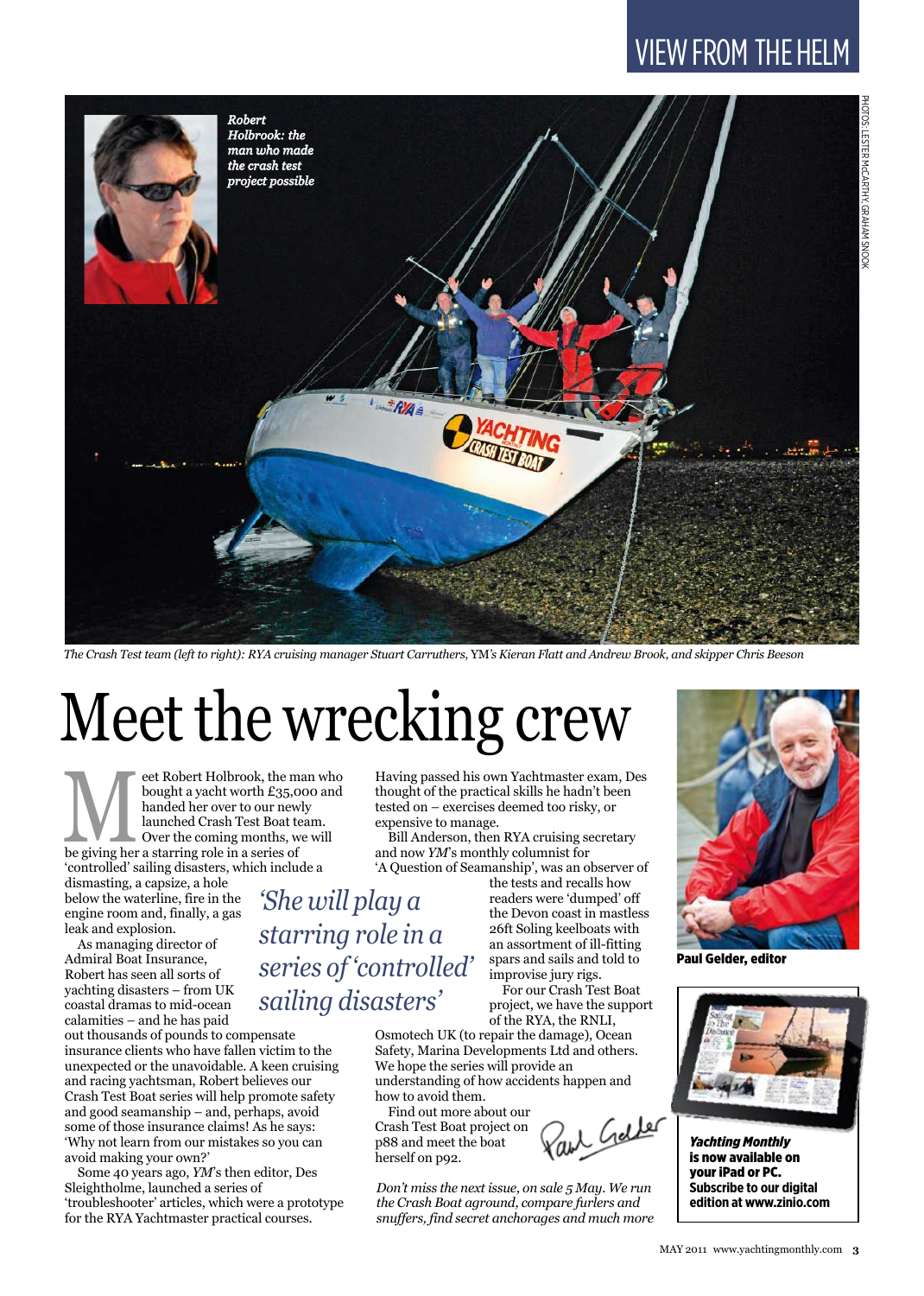# NEW SERIES

Mat's your<br>
worst sailing<br>
nightmare?<br>
Sinking or<br>
capsize? Have you<br>
ever run aground on a lee shore? worst sailing nightmare? Sinking or capsize? Have you *Yachting Monthly* has acquired a second-hand 40ft Jeanneau Sun Fizz 40 ketch, which we will be using over the coming months to challenge received wisdom regarding major disaster incidents on board.

Every yachtsman fears a knockdown in heavy weather or,

worse, a 360-degree rollover. In the 1979 Fastnet Race, sailors abandoned perfectly seaworthy yachts, taking to their liferafts for fear of being injured as loose objects down below became deadly missiles in capsizes.

make a jury rig to sail to safety? Could you cope effectively with a galley or engine fire? There is plenty of first-hand testimony from yachtsmen who have survived these alarming scenarios. But nobody has methodically tested what happens in controlled and monitored conditions. There will be no shortage of

If your yacht was holed in a collision, how easily could you stop the flood of water? Would your bilge pumps cope?

In the event of a dismasting, how would you cut away the rig before it punched a hole in the side of the hull? How would you

ideas from fellow yachtsmen on the right way to tackle a whole range of problems. But without trying them, how do

you know which works best – or works at all? When it comes down to it, there is no substitute for experience.

Our Crash Test Boat will be used to test our theories – as well as yours. We want to hear your stories and solutions. We'll put them to the test. The aim is to give you the best possible tools to avoid and troubleshoot crises afloat and, if you can't, the confidence to use methods that you know have been tried and 'Crash Boat tested'.

# WITH DISASTERS

I was introduced to the concept of the Crash Test Boat by *Yachting Monthly* editor Paul Gelder and his team at last year's Southampton Boat Show. My enthusiasm grew as I realised this project could be a real benefit to yachtsmen. Often, the first natural human instinct when an emergency or disaster strikes is panic.

In a series of controlled

experiments, the *Yachting Monthly* crew plan to put theory to the test by re-enacting some typical worst-case scenario sailing accidents or emergencies – such as grounding, capsize and mast failure. Risk assessment and careful consultation with experts will be at the core of all tests. How often are incidents like

this photographed and filmed in detail? By sharing their findings



Worse things happen at sea, they say. Good seamanship relies on many skills – not least navigation, boat handling, an understanding of the weather and the ability to deal with emergencies. Our new Crash Test Boat project aims to help you stay safe

#### 'Why I bought a **BOAT TO WRECK'** Robert Holbrook, founder and managing

director of Admiral Boat Insurance, explains his motivation behind the test series

in a series of articles, I could see how yachtsmen could learn much invaluable information.

First, we needed a suitable 35-45ft monohull as a test boat. We also needed some project partners who could add in-depth knowledge and experience – and share costs! I approached Osmotech UK, at Hamble Point

Marina, which has an unrivalled reputation for repairing damaged yachts. A couple of weeks later, Jim Hirst from Osmotech told me about a 1982 Jeanneau Sun Fizz ketch, which was for sale and fitted the bill perfectly. Admiral bought *Fizzical* in November 2010 and the project was born.

Everyone we have spoken to has seemed equally excited about the concept of *Yachting Monthly*'s Crash Test Boat series. MDL has generously given us free berthing and lift-outs at Hamble Point Marina and the RNLI and RYA have also lent their support.

Meet the team, more about the project





*Aground! Someone's pride and joy washed up at Thorpe Bay, near Southend, Essex*



*Crash Test Boat – a 40ft ketch*

*A photo taken from a liferaft by a solo skipper*

*Hull damage can follow a dismasting*

*A fire aboard can quickly become lethal*